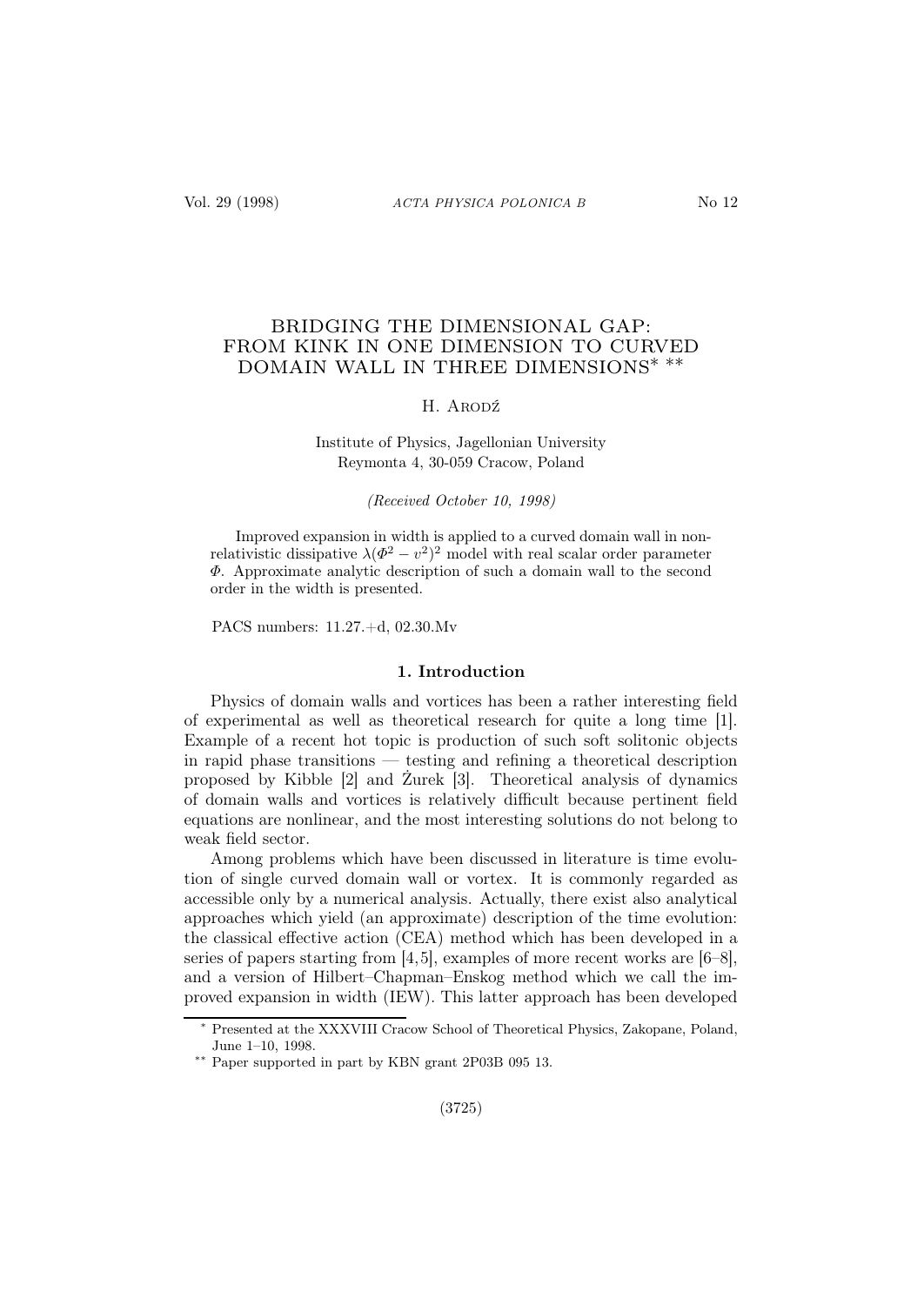in papers [9], with an inspiration coming from [10]. The two methods have been outlined and compared in paper [11]. These two analytical approaches are not simple, but neither is the purely numerical approach — this is just a reflection of the fact that dynamics of the curved domain wall or a vortex is nontrivial due to nonlinearity, many spatial dimensions, and many modes of involved fields. The numerical and analytical approaches should be regarded as equally important and complementary sources of information about the dynamics.

In the present paper we apply IEW method to a curved domain wall in a nonrelativistic dissipative system. Time evolution is governed by a diffusion type equation for which no simple action functional exists. Therefore, it is not clear how CEA scheme could be applied in this case, while, as it turns out, IEW method works quite well. Because our second goal is a presentation of the method, we consider a relatively simple system with scalar order parameter. An application to domain walls in nematic liquid crystals we will present elsewhere [12]. IEW method has also been applied to a vortex line, see [13]. Work on application to a disclination line in a nematic liquid crystal is in progress [14].

In our opinion IEW method has several attractive features, e.g., it combines the old and elegant subject of differential geometry of surfaces in 3-dimensional space with nonlinear dynamics of the curved domain wall. Another interesting aspect is that IEW scheme relates properties of the domain wall to properties of one-dimensional kink. In this sense IEW method embodies the idea that the curved domain wall can be regarded as threedimensional embedding of the one-dimensional kink.

The expansion in width is based on the idea that transverse profile of the curved domain wall considered in suitable coordinates (which are called comoving coordinates) differs from transverse profile of a planar domain wall by small corrections which are due to curvature of the domain wall, and that these corrections can be calculated perturbatively. There is a condition for applicability of such a perturbative scheme: the two main curvature radia of the domain wall should be much larger than its width. As we shall see below, turning that idea into a concrete calculational scheme requires some work, but that should be expected in any approach which tackles generic curved domain walls.

The plan of our paper is as follows. In Section 2 we introduce the comoving coordinate system. Section 3 is devoted to the presentation of the perturbative expansion. Several remarks are collected in Section 4.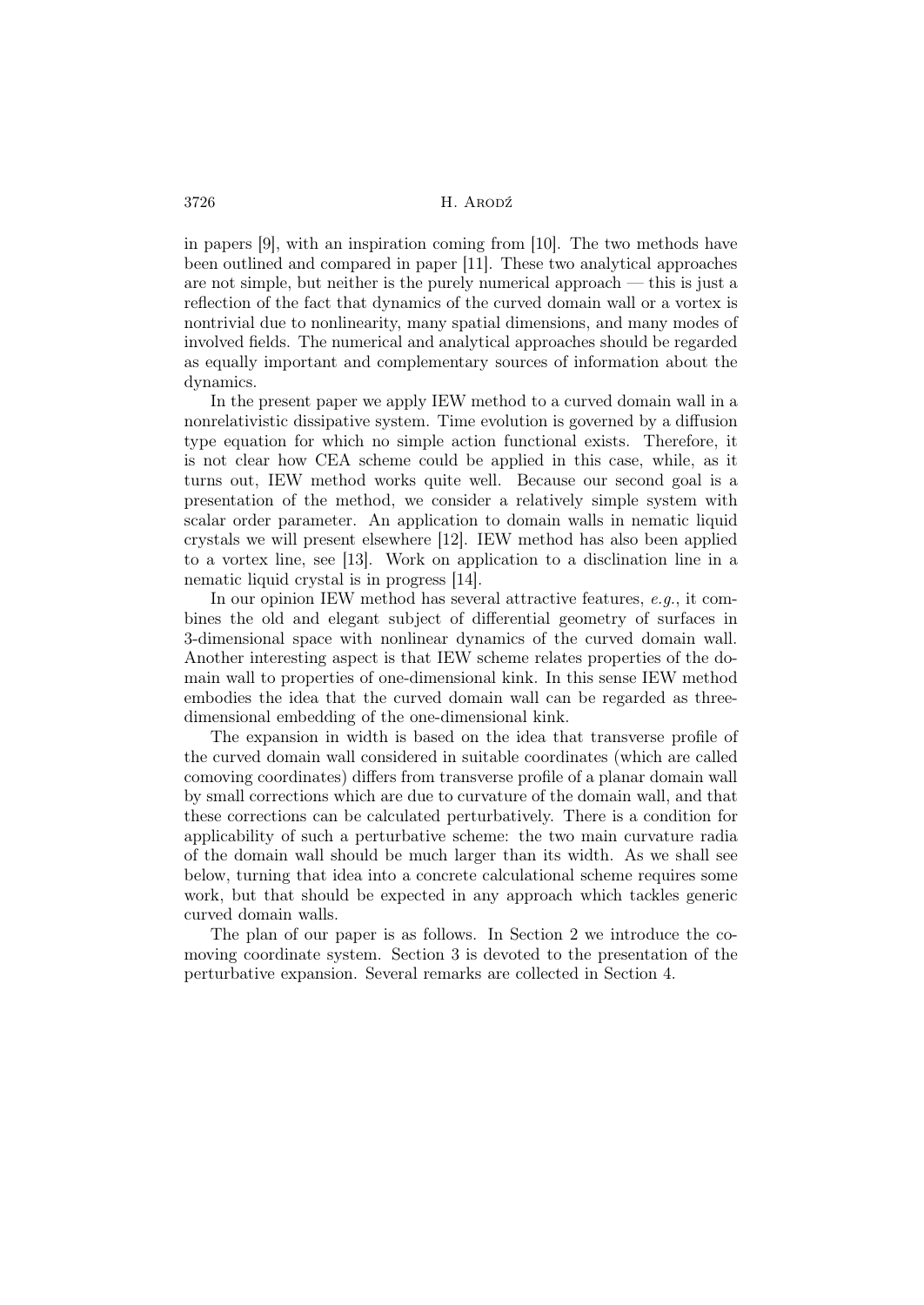#### 2. The comoving coordinates

We shall seek the curved domain wall solutions of the following equation

$$
\gamma \frac{\partial \Phi}{\partial t} + \frac{\delta F}{\delta \Phi} = 0, \qquad (2.1)
$$

where the free energy  $F$  has the form

$$
F = \frac{1}{2} \int d^3x \left( \frac{\partial \Phi}{\partial x^{\alpha}} \frac{\partial \Phi}{\partial x^{\alpha}} + \lambda (\Phi^2 - v^2)^2 \right) . \tag{2.2}
$$

Here  $\Phi$  is a real scalar order parameter;  $\lambda$ , v and  $\gamma$  are positive constants; and  $(x^{\alpha})$ ,  $\alpha = 1, 2, 3$ , are Cartesian coordinates in the usual  $R^3$  space. From (2.1) and (2.2) we obtain the following equation for the rescaled dimensionless order parameter  $\phi = \Phi/v$ 

$$
\gamma \frac{\partial \phi}{\partial t} = \Delta \phi - 2\lambda v^2 \phi (\phi^2 - 1). \tag{2.3}
$$

The domain wall solutions of Eq. (2.3) smoothly interpolate between  $\phi = -1$ on one side of the wall and  $\phi = +1$  on the other side. Canonical example of such a solution is given by the formula

$$
\phi_0(x^3) = \tanh\frac{x^3 - a}{2l_0},\tag{2.4}
$$

where  $l_0^{-2} = 4\lambda v^2$  and a is an arbitrary constant. The presence of the constant  $\alpha$  is due to translational invariance of Eq. (2.3). This particular solution represents planar static domain wall located at the plane  $x^3 = a$ . Such domain wall is homogeneous along that plane. Its transverse profile is parametrized by  $x^3$ . Width of the wall is approximately equal to  $l_0$ , in the sense that for  $|x^3 - a| \gg l_0$  values of  $\phi$  differ from +1 or -1 by exponentially small terms. The form  $(2.4)$  of  $\phi_0(x^3)$  coincides with one-dimensional static kink present in one-dimensional version of the model defined by (2.1) and (2.2). The domain wall can be regarded as embedding of that kink in the 3 dimensional space  $R^3$ . Notice that somewhere inside any domain wall there is a surface on which  $\phi$  vanishes. For example, in the case of planar domain wall (2.4)  $\phi_0 = 0$  for  $x^3 = a$ . Such surface is called the core of the domain wall.

The first step in our construction of the perturbative scheme consists in introducing special coordinates comoving with the domain wall. One coordinate, let us say  $\xi$ , parametrizes direction perpendicular to the domain wall, two other  $(\sigma^1, \sigma^2)$  parametrize the domain wall regarded as a surface in the  $R^3$  space. The comoving coordinates have been proposed in the context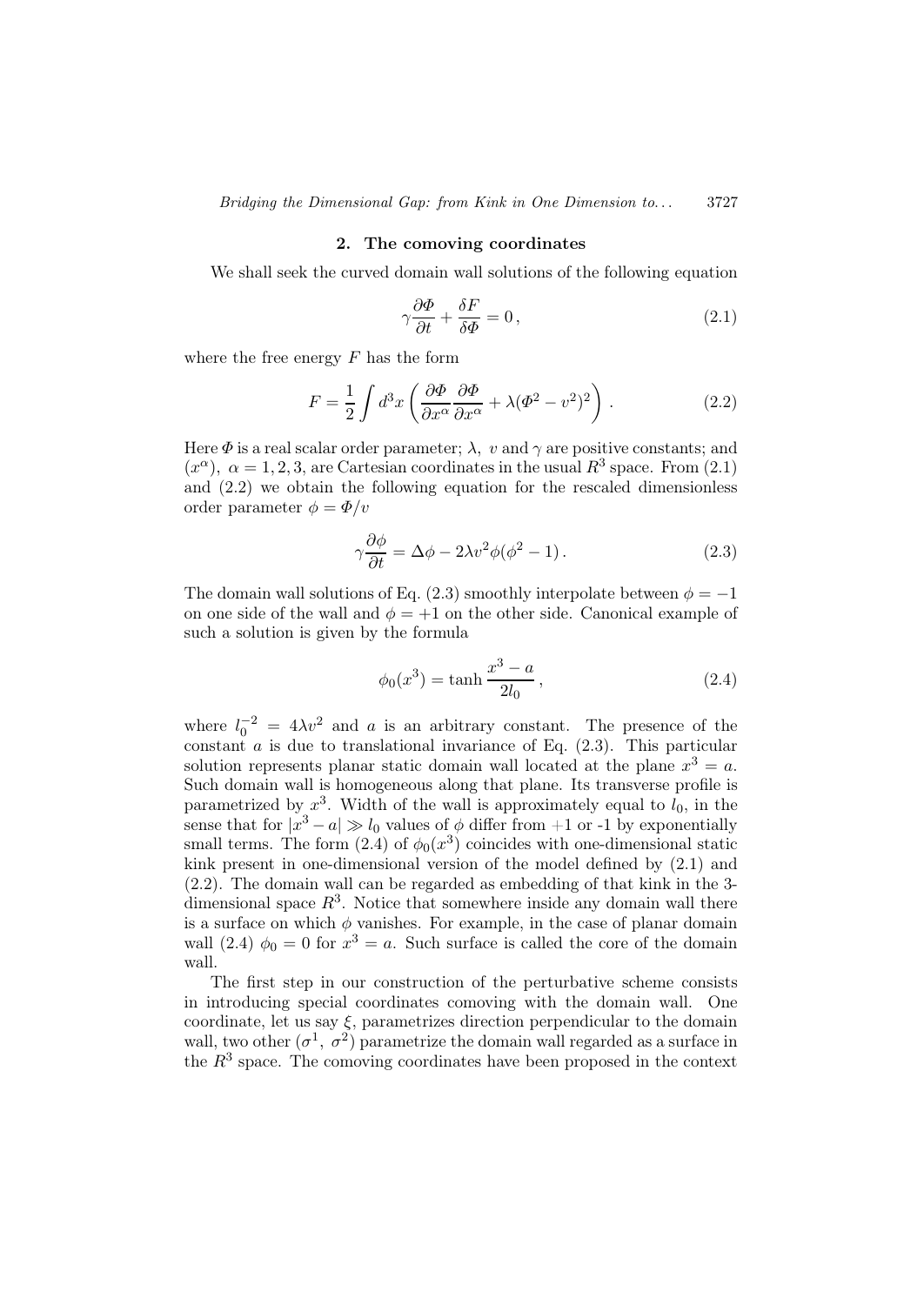of CEA method, [5]. We introduce one important modification: an auxiliary surface  $S$ , which is present in the definition of the comoving coordinates, is apriori independent of the domain wall. In literature on CEA method it is defined directly in terms of the domain wall  $-$  the most popular choice is that S coincides with the core. It turns out that the latter choice in general is not compatible with certain consistency conditions which appear in our approximation scheme. Transformations to comoving coordinates in the cases of relativistic domain walls and vortices in Minkowski space-time can be found in [9, 13], respectively. Below we introduce such coordinates for the nonrelativistic domain wall moving in the  $R^3$  space.

After all these remarks let us finally define the comoving coordinates. We consider a smooth, closed or infinite surface S in the usual  $R^3$  space. It is close to the core and its shape is similar to the shape of the domain wall. In particular one may assume that  $S$  coincides with the core at certain time  $t_0$ . Points of S are given by  $\vec{X}(\sigma^i, t)$ , where  $\sigma^i$   $(i = 1, 2)$ , are two intrinsic coordinates on  $S$ , and  $t$  denotes the time — we allow for motion of  $S$  in the space. The vectors  $\vec{X}_{,k}$ ,  $k = 1, 2$ , are tangent to S at the point  $\vec{X}(\sigma^i, t)^1$ . They are linearly independent, but not necessarily orthogonal to each other. At each point  $\vec{X}(\sigma^i, t)$  of S we also introduce a third vector  $\vec{p}(\sigma^i, t)$  which is perpendicular to S, that is

$$
\vec{p}\vec{X}_{,k} = 0.
$$

We assume that  $\vec{p}$  has unit length,  $\vec{p}^2 = 1$ . The three vectors  $(\vec{X}_{,k}, \vec{p})$  form a local basis at the point  $\vec{X}(\sigma^i, t)$  of S. With this basis given at each point of S, we introduce geometric characteristics of S: induced metric tensor on S

$$
g_{ik}=\vec{X}_{,i}\vec{X}_{,k}\,,
$$

and the extrinsic curvature coefficients

$$
K_{il}=\vec{p}\vec{X}_{,il}.
$$

 $(i, k, l = 1, 2)$ . They appear in Gauss–Weingarten formulas

$$
\vec{X}_{,ik} = K_{,ik}\vec{p} + \Gamma^l_{ik}\vec{X}_{,l}, \quad \vec{p}_{,k} = -g^{il}K_{lk}\vec{X}_{,i} \,. \tag{2.5}
$$

Here the matrix  $(g^{ik})$  is by definition the inverse of the matrix  $(g_{kl})$ , *i.e.*  $g^{ik}g_{kl} = \delta_l^i$ , and  $\Gamma_{ik}^l$  are Christoffel symbols constructed from the metric  $g_{ik}$ . The two by two matrix  $(K_{ik})$  is symmetric. Two eigenvalues  $k_1, k_2$  of the matrix  $(K_j^i)$ , where  $K_j^i = g^{il} K_{lj}$ , are called extrinsic curvatures of S at the point  $\vec{X}$ . The local curvature radia are defined as  $R_i = 1/k_i$ .

<sup>&</sup>lt;sup>1</sup> We use the compact notation  $f_{,k} \equiv \partial f / \partial \sigma^k$ .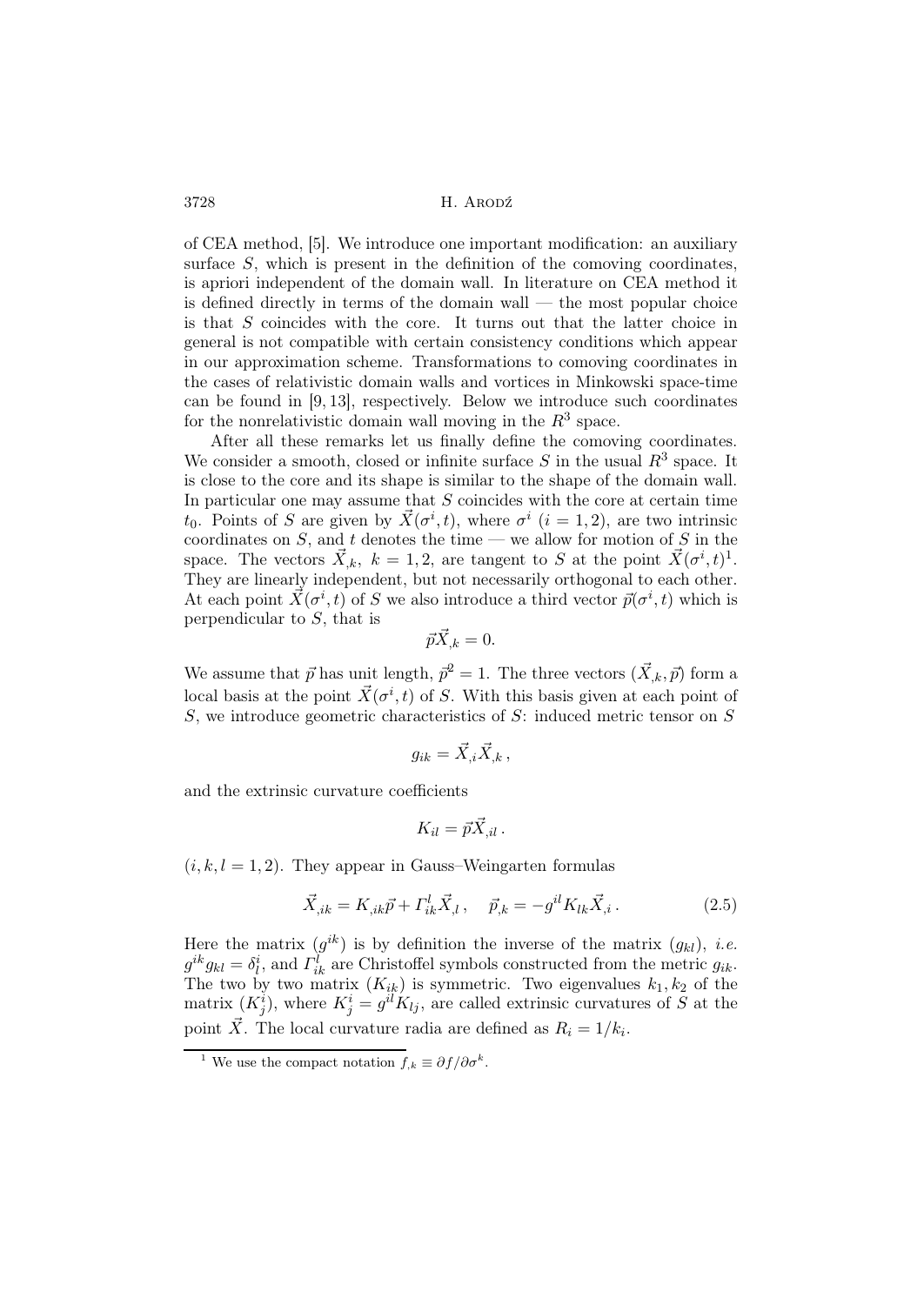The comoving coordinates  $(\sigma^1, \sigma^2, \xi)$  at the time t are introduced by the following formula

$$
\vec{x} = \vec{X}(\sigma^i, t) + \xi \vec{p}(\sigma^i, t). \tag{2.6}
$$

Here  $\vec{x} = (x^{\alpha}), \alpha = 1, 2, 3$ , are the usual Cartesian coordinates in the space  $R^3$ .  $\xi$  is the coordinate in the direction perpendicular to S. Notice that this direction has very simple parametrization — the r.h.s. of formula  $(2.6)$  is a linear function of  $\xi$ . We will use a compact notation for the comoving coordinates:  $(\sigma^1, \sigma^2, \xi) = (\sigma^{\alpha})$ , with  $\alpha = 1, 2, 3$  and  $\sigma^3 = \xi$ . The coordinates  $(\sigma^{\alpha})$ are just a special case of curvilinear coordinates in  $R^3$ . The corresponding metric tensor  $G_{\alpha\beta}$  in  $R^3$  has the following components:

$$
G_{33} = 1, G_{3k} = G_{k3} = 0, G_{ik} = N_i^l g_{lr} N_k^r,
$$

where

$$
N_i^l = \delta_i^l - \xi K_i^l \,,
$$

 $i, k, l, r = 1, 2$ . Simple calculations give

$$
\sqrt{G} = \sqrt{g}N\,,
$$

where  $G = det(G_{\alpha\beta})$ ,  $g = det(g_{\alpha\beta})$  and  $N = det(N_k^i)$  is given by the following formula

$$
N = 1 - \xi K_i^i + \frac{1}{2} \xi^2 (K_i^i K_l^l - K_l^i K_i^l).
$$

Components  $G^{\alpha\beta}$  of the inverse metric tensor have the form

$$
G^{33}=1,\;\; G^{3k}=G^{k3}=0,\;\; G^{ik}=(N^{-1})^i_r g^{rl} (N^{-1})^k_l\,,
$$

where

$$
(N^{-1})_r^i = \frac{1}{N} \left( (1 - \xi K_l^l) \delta_r^i + \xi K_r^i \right).
$$

We see that dependence of  $G_{\alpha\beta}$  on the transverse coordinate  $\xi$  is explicit, and that  $\sigma^1$ ,  $\sigma^2$  appear through the tensors  $g_{ik}$ ,  $K_r^l$  which characterise the surface S.

In general the coordinates  $(\sigma^{\alpha})$  have certain finite region of validity. In particular, the range of  $\xi$  is given by the smallest positive  $\xi_0(\sigma^i, t)$  for which  $N = 0$ . It is clear that such  $\xi_0$  increases with decreasing extrinsic curvature coefficients  $K_i^l$ , reaching infinity for the planar domain wall. We assume that the surface  $S$  (and the domain wall) is smooth enough, so that outside of that region there are only exponentially small tails of the domain wall which give negligible contributions to physical characteristics of the domain wall.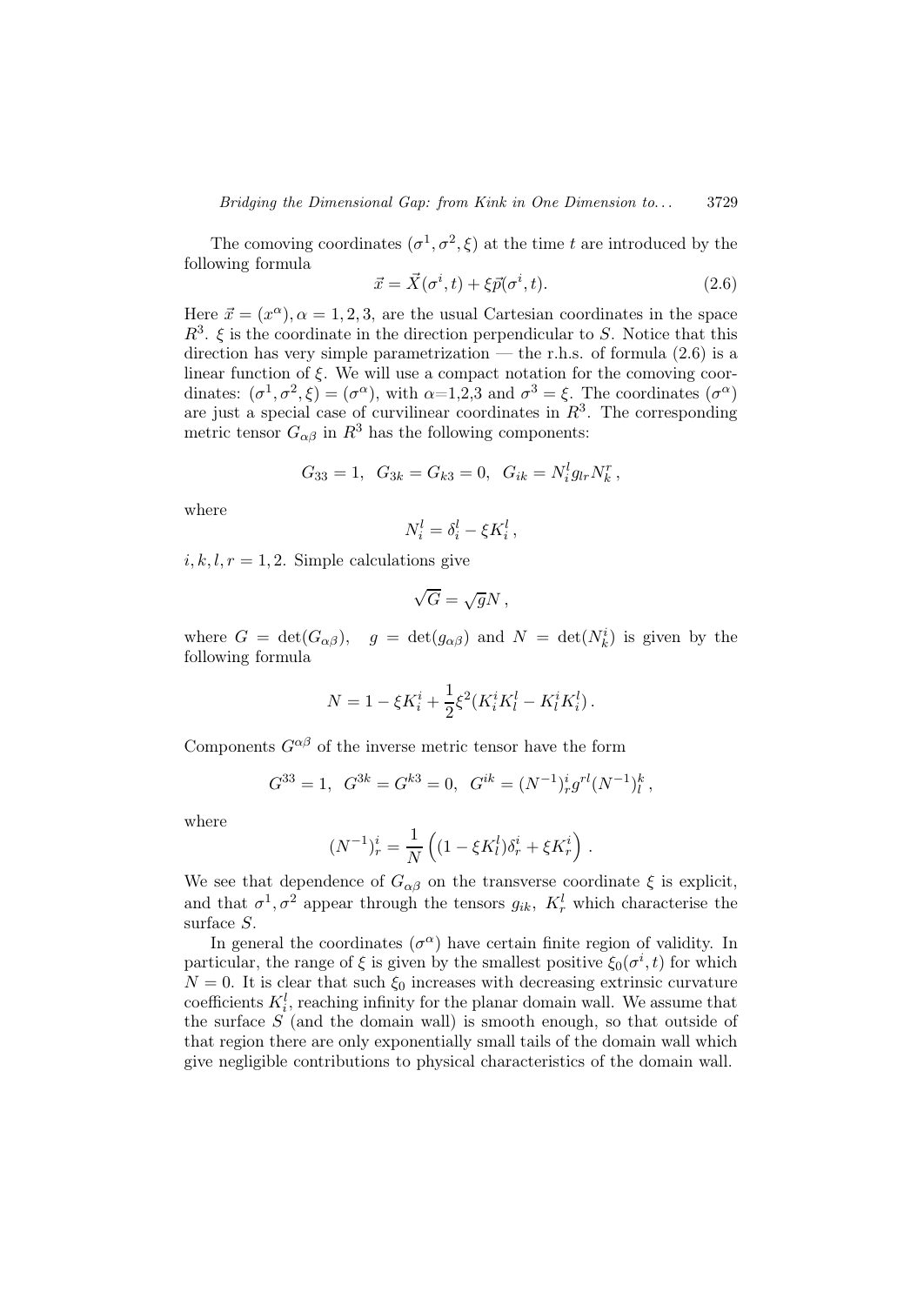The comoving coordinates are utilised to write Eq. (2.3) in a form suitable for calculating the curvature corrections. Laplacian  $\Delta$  in the new coordinates has the form

$$
\Delta \phi = \frac{1}{\sqrt{G}} \frac{\partial}{\partial \sigma^{\alpha}} \left( \sqrt{G} G^{\alpha \beta} \frac{\partial \phi}{\partial \sigma^{\beta}} \right).
$$

The time derivative on the l.h.s. of Eq. (2.3) is taken under the condition that all  $x^{\alpha}$  are constant. It is convenient to use time derivative taken at constant  $\sigma^{\alpha}$ . The two derivatives are related by the formula

$$
\frac{\partial}{\partial t}|_{x^{\alpha}} = \frac{\partial}{\partial t}|_{\sigma^{\alpha}} + \frac{\partial \sigma^{\beta}}{\partial t}|_{x^{\alpha}} \frac{\partial}{\partial \sigma^{\beta}},
$$

where

$$
\frac{\partial \xi}{\partial t}|_{x^{\alpha}} = -\vec{p}\dot{\vec{X}}, \quad \frac{\partial \sigma^i}{\partial t}|_{x^{\alpha}} = -(N^{-1})^i_k g^{kr} \vec{X}_{,r} (\dot{\vec{X}} + \xi \dot{\vec{p}}),
$$

the dots stand for  $\partial/\partial t|_{\sigma^i}$ . The final step consists in rescaling the transverse variable ξ

$$
\xi = 2l_0s.
$$

The dimensionless variable  $s$  measures the distance from the surface  $S$  in the unit  $2l_0$ . Equation (2.3) transformed to the comoving coordinates with  $\xi$  rescaled as above has the following form

$$
2\gamma l_0^2 \left( \frac{\partial \phi}{\partial t} |_{\sigma^{\alpha}} - \frac{1}{2l_0} \vec{p} \vec{X} \frac{\partial \phi}{\partial s} - (N^{-1})^i_k g^{kr} \vec{X}_{,r} (\dot{\vec{X}} + 2l_0 s \dot{\vec{p}}) \frac{\partial \phi}{\partial \sigma^i} \right)
$$
  
= 
$$
\frac{1}{2} \frac{\partial^2 \phi}{\partial s^2} + \phi - \phi^3 + \frac{1}{2N} \frac{\partial N}{\partial s} \frac{\partial \phi}{\partial s} + 2l_0^2 \frac{1}{\sqrt{g}N} \frac{\partial}{\partial \sigma^j} \left( G^{jk} \sqrt{g} N \frac{\partial \phi}{\partial \sigma^k} \right) , \qquad (2.7)
$$

which is convenient for construction of the expansion in the width.

### 3. The expansion in the width

We seek domain wall solutions of Eq. (2.7) in the form of expansion with respect to  $l_0$ , that is

$$
\phi = \phi_0 + l_0 \phi_1 + l_0^2 \phi_2 + \dots \tag{3.1}
$$

Inserting formula  $(3.1)$  in Eq.  $(2.7)$  and keeping only terms of the lowest order  $({\sim l_0^0})$  we obtain the following equation

$$
\frac{1}{2}\frac{\partial^2 \phi_0}{\partial s^2} + \phi_0 - \phi_0^3 = 0.
$$
 (3.2)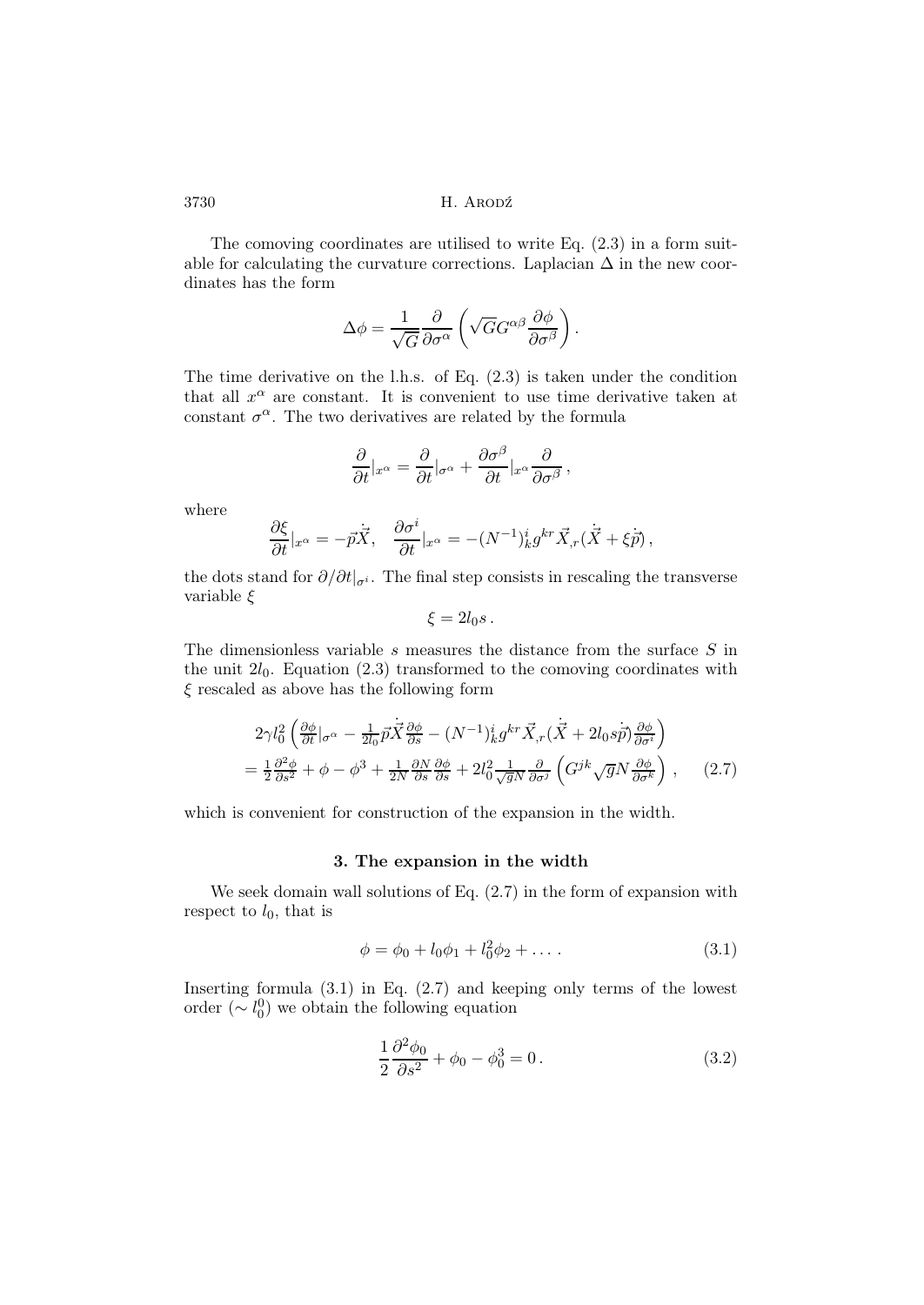It has the well-known kink solutions

$$
\phi_0=\tanh(s-s_0)\,,
$$

which formally have the same form as the planar domain walls (2.4). In the remaining part of the paper we shall consider curvature corrections to the simplest solution

$$
\phi_0 = \tanh s. \tag{3.3}
$$

Notice that  $\phi_0$  interpolates between the vacuum solutions  $\pm 1$ . Therefore, the corrections  $\phi_k$ ,  $k \geq 1$ , should vanish in the limits  $s \to \pm \infty$ .

Equations for the corrections  $\phi_k$ ,  $k \geq 1$ , are obtained by expanding the both sides of Eq. (2.7) and equating terms proportional to  $l_0^k$ . They can be written in the form

$$
\hat{L}\phi_k = f_k, \qquad (3.4)
$$

where

$$
\hat{L} = \frac{1}{2} \frac{\partial^2}{\partial s^2} + 1 - 3\phi_0^2 = \frac{1}{2} \frac{\partial^2}{\partial s^2} + \frac{3}{\cosh^2 s} - 2, \tag{3.5}
$$

and  $f_k$  depends on the lower order contributions  $\phi_l, l \lt k$ . Straightforward calculations give

$$
f_1 = \partial_s \phi_0 (K_r^r - \gamma \vec{p} \vec{X}), \qquad (3.6)
$$

$$
f_2 = 3\phi_0 \phi_1^2 + 2s\partial_s \phi_0 K_j^i K_i^j + \partial_s \phi_1 (K_r^r - \gamma \vec{p} \vec{X}), \qquad (3.7)
$$

$$
f_3 = 2\gamma(\partial_t \phi_1 - g^{kr}\vec{X}_{,r}\dot{\vec{X}}\partial_k \phi_1) + 6\phi_0 \phi_1 \phi_2 + \phi_1^3 + 2s\partial_s \phi_1 K_j^i K_i^j - 2s^2 \partial_s \phi_0 K_r^r ((K_i^i)^2 - 3K_j^i K_i^j) -\frac{2}{\sqrt{g}} \partial_j(\sqrt{g}g^{jk}\partial_k \phi_1) + \partial_s \phi_2 (K_r^r - \gamma \vec{p}\vec{X}),
$$
(3.8)

and

$$
f_{4} = 2\gamma(\partial_{t}\phi_{2} - 2sg^{ik}\vec{p}\vec{X}_{,k}\partial_{i}\phi_{1}) - 2\gamma g^{jk}\vec{X}_{,k}\dot{\vec{X}}(\partial_{j}\phi_{2} + 2sK_{j}^{i}\partial_{i}\phi_{1}) + 3\phi_{0}\phi_{2}^{2} + 6\phi_{0}\phi_{1}\phi_{3} + 3\phi_{1}^{2}\phi_{2} + 2s\partial_{s}\phi_{2}K_{j}^{i}K_{i}^{j} - 4s^{3}\partial_{s}\phi_{0}\left((K_{r}^{r})^{4} - (K_{s}^{r}K_{r}^{s})^{2} - 2(K_{r}^{r})^{2}K_{j}^{i}K_{i}^{j}\right) - 2s^{2}\partial_{s}\phi_{1}K_{r}^{r}\left((K_{i}^{i})^{2} - 3K_{j}^{i}K_{i}^{j}\right) - \frac{2}{\sqrt{g}}\partial_{j}(\sqrt{g}g^{jk}\partial_{k}\phi_{2}) - \frac{8s}{\sqrt{g}}\partial_{j}(\sqrt{g}K^{jk}\partial_{k}\phi_{1}) + 4sg^{jk}\partial_{j}K_{r}^{r}\partial_{k}\phi_{1} + \partial_{s}\phi_{3}(K_{r}^{r} - \gamma\vec{p}\vec{X}), (3.9)
$$

where  $\partial_t = \partial/\partial t$ ,  $\partial_i = \partial/\partial \sigma^i$ .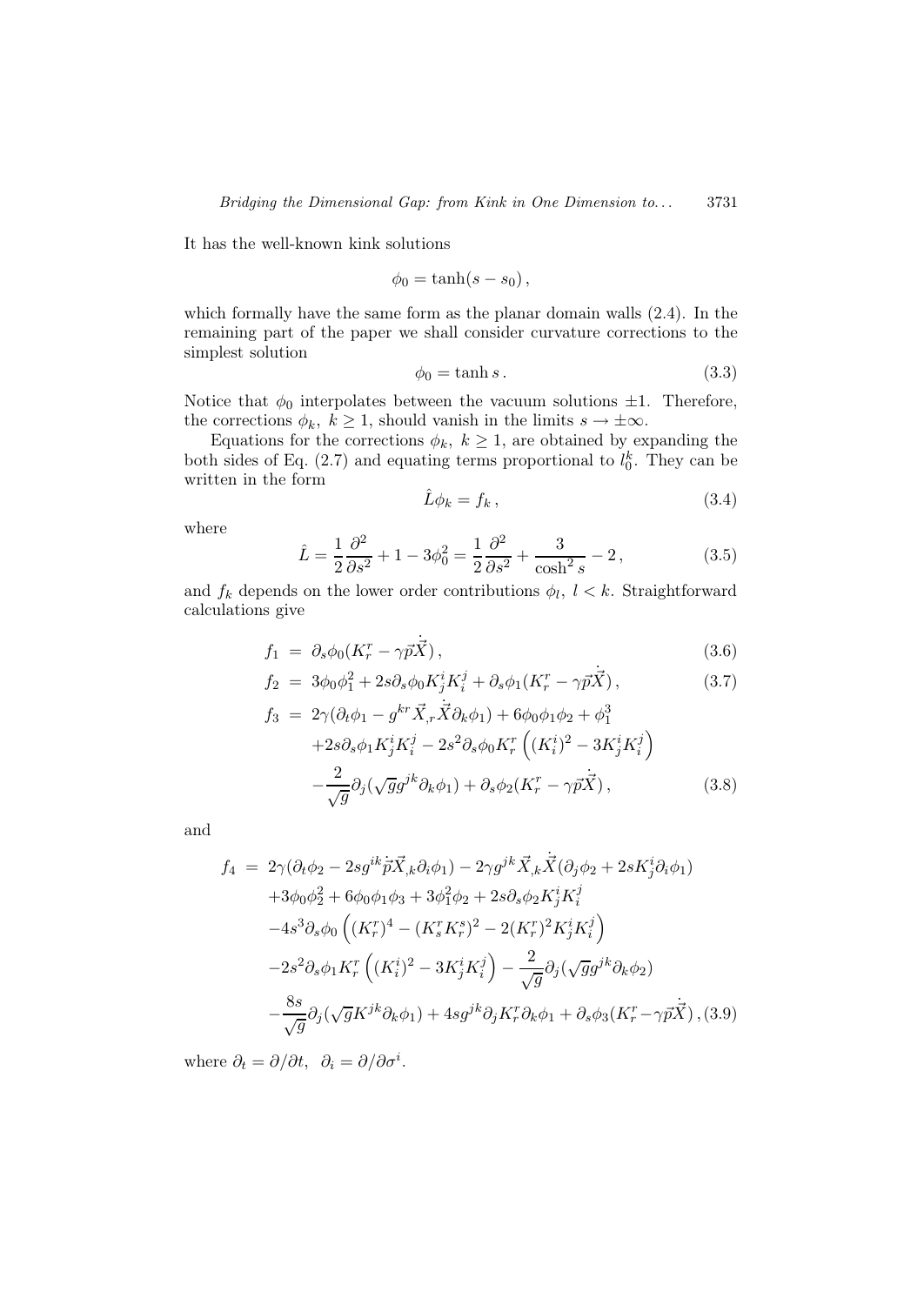Notice that all Eqs. (3.4) for  $\phi_k$  are linear. The only nonlinear equation in our perturbative scheme is the zeroth order equation (3.2).

Now comes the crucial point: operator  $\hat{L}$  has a zero-mode, that is a normalizable function  $\psi_0(s)$  such that

$$
\hat{L}\psi_0=0\,.
$$

This function can be obtained by differentiating  $\phi_0(x^3)$  given by formula (2.4) with respect to  $a/2l_0$  and putting  $a = 0$ ,

$$
\psi_0 = \frac{1}{\cosh^2 s}.\tag{3.10}
$$

This zero-mode owes its existence to invariance of Eq. (3.2) with respect to translations in s, therefore it is often called the translational zero-mode. Let us multiply Eqs. (3.4) by  $\psi_0(s)$  and integrate over s. Because

$$
\int\limits_{-\infty}^{\infty} ds \psi_0 \hat{L} \phi_k = 0 \,,
$$

we obtain the consistency (or integrability) conditions

$$
\int_{-\infty}^{\infty} ds \psi_0(s) f_k(s) = 0.
$$
\n(3.11)

The operator  $\hat{L}$  appears also in the expansion in width for relativistic domain walls [9]. Using standard methods [9,15] one can obtain the following formula for vanishing in the limits  $s \to \pm \infty$  solutions  $\phi_k$  of Eqs. (3.4):

$$
\phi_k = G[f_k] + C_k(\sigma^i, \tau)\psi_0(s), \qquad (3.12)
$$

where

$$
G[f_k] = -2\psi_0(s) \int_0^s dx \psi_1(x) f_k(x) + 2\psi_1(s) \int_{-\infty}^s dx \psi_0(x) f_k(x).
$$
 (3.13)

Here  $\psi_0(s)$  is the zero-mode (3.10) and

$$
\psi_1(s) = \frac{1}{8}\sinh(2s) + \frac{3}{8}\tanh s + \frac{3}{8}\frac{s}{\cosh^2 s}
$$
(3.14)

is the other solution of the homogeneous equation

$$
\hat{L}\psi=0.
$$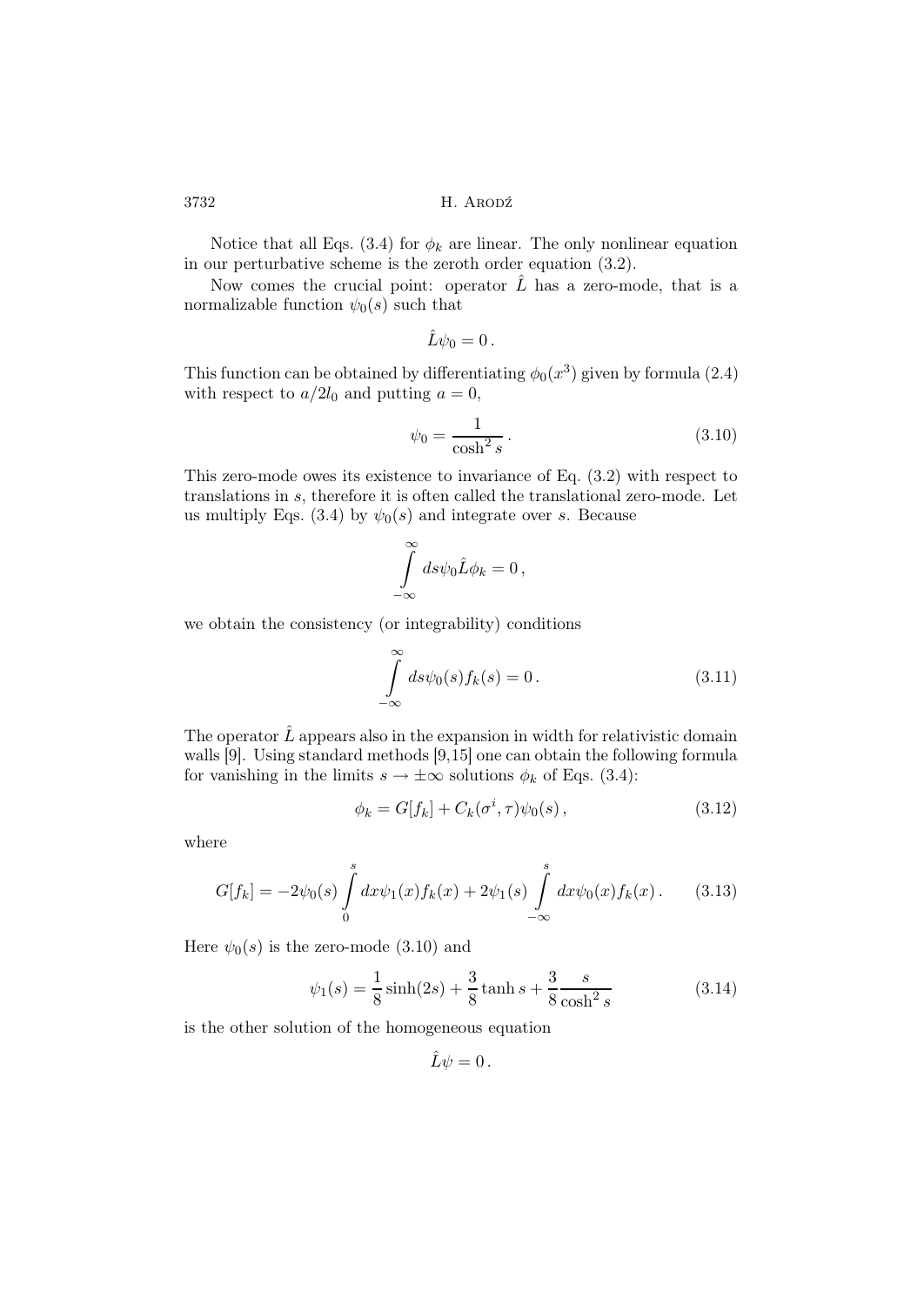The second term on the r.h.s. of formula (3.12) obeys the homogeneous equation  $\hat{L}\phi_k = 0$ . It vanishes when  $s \to \pm \infty$ .

One can worry that  $\phi_k$ ,  $k \geq 1$ , given by formulas (3.12), (3.13) do not vanish when  $s \to \pm \infty$  because the second term on the r.h.s. of formula (3.13) is proportional to  $\psi_1$  which exponentially increases in the limits  $s \to \pm \infty$ . However, the integrals

$$
\int\limits_{-\infty}^{s}dx\psi_{0}f_{k}
$$

vanish in that limit, see the consistency conditions (3.11). Moreover, qualitative analysis of Eq. (2.7) shows that  $f_k \sim$  (polynomial in s)  $\times \exp(-2|s|)$ for large  $|s|$ , hence those integrals behave like (polynomial in s)  $\times$  exp( $-4|s|$ ) for large |s| ensuring that  $\phi_k$  exponentially vanish when  $|s| \to \infty$ .

We have explicitly solved Eqs.  $(3.4)$ . The solutions  $(3.12)$  contain as yet arbitrary functions  $C_k(\sigma^i, t)$ , and also  $\vec{X}(\sigma^i, t)$  giving points of the comoving surface  $S - K_l^i$ ,  $g_{ik}$  follow from  $\vec{X}$ . It turns out that the conditions (3.11) are so restrictive that they essentially fix these functions. The consistency condition with  $k = 1$  is equivalent to

$$
\gamma \vec{p} \cdot \vec{X} = K_r^r \,, \tag{3.15}
$$

where we have used formulas  $(3.6), (3.10)$ . Thus we have obtained equation for X. It is of the same type as Allen–Cahn equation [16], but in our approach it describes motion of the auxiliary surface  $S$  only. Equation (3.15) should be compared with Nambu–Goto equation for a relativistic membrane obtained in the relativistically invariant version of our model [9]. We shall see below that the remaining consistency conditions do not give more restrictions for  $\overline{X}$  at least up to the fourth order — they can be saturated by the functions  $C_k(\sigma^i, t)$ . We expect that this is true to all orders but we have not attempted to provide a proof.

Let us now proceed with the discussion of the perturbative corrections: Taking into account the condition (3.15) we have  $f_1 = 0$ . Therefore

$$
\phi_1 = \frac{C_1(\sigma^i, t)}{\cosh^2 s}.
$$
\n(3.16)

Equation (3.4) with  $k = 1$  does not provide more information.

The second order contribution  $\phi_2$  is given by formula (3.12) with  $k = 2$ . Using the results (3.15), (3.16) from the first order we obtain the following formula

$$
\phi_2 = \psi_2(s)C_1^2(\sigma^i, t) + \psi_3(s)K_j^iK_i^j + \frac{C_2(\sigma^i, t)}{\cosh^2 s},\tag{3.17}
$$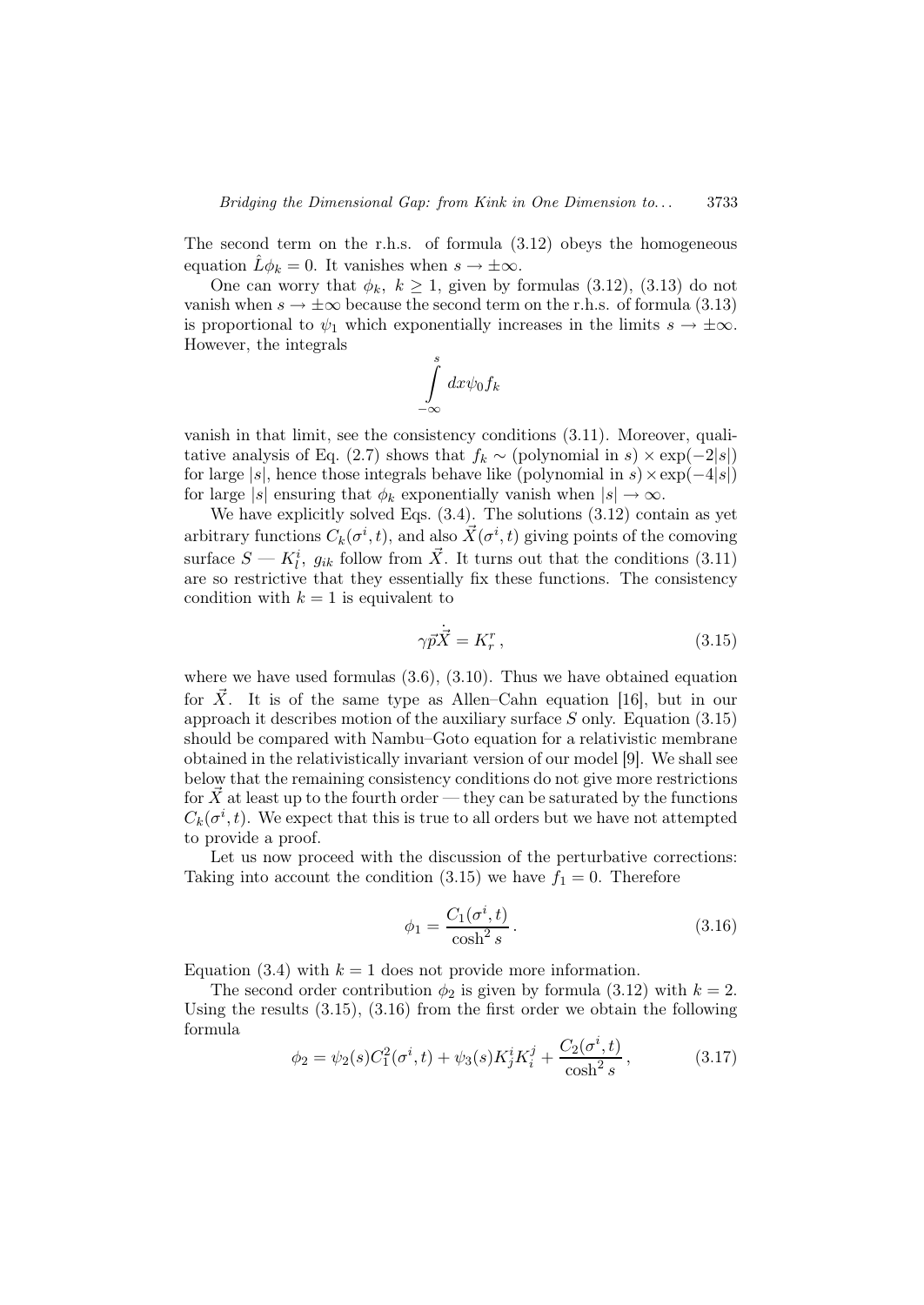where

$$
\psi_2(s) = -\frac{\sinh s}{\cosh^3 s},
$$
  

$$
\psi_3(s) = -\frac{4}{\cosh^2 s} \int_0^s dx \frac{x\psi_1(x)}{\cosh^2 x} + 4\psi_1(s) \int_{-\infty}^s dx \frac{x}{\cosh^4 x}.
$$

 $\psi_3(s)$  can easily be evaluated, e.g., numerically. Also the higher order corrections involve only rather simple integrals of elementary functions.

The consistency condition (3.11) with  $k = 2$  does not give any restrictions — it can be reduced to the identity  $0 = 0$ . More interesting is the next condition, that is the one with  $k = 3$ . It can be written in the form of the following inhomogeneous equation for  $C_1(\sigma^i, t)$ 

$$
\gamma(\partial_t C_1 - g^{kr} \vec{X}_{,r} \dot{\vec{X}} \partial_k C_1) - \frac{1}{\sqrt{g}} \partial_j (\sqrt{g} g^{jk} \partial_k C_1) - K^i_j K^j_i C_1
$$
  
= 
$$
\frac{1}{2} (\frac{\pi^2}{6} - 1) K^r_r \left( (K^i_i)^2 - 3K^i_j K^j_i \right).
$$
 (3.18)

This equation determines  $C_1$  provided that we fix initial data for it. The consistency condition coming from the fourth order  $(k = 4)$  is equivalent to the following homogeneous equation for  $C_2$ 

$$
\gamma(\partial_t C_2 - g^{kr}\vec{X}_{,r}\dot{\vec{X}}\partial_k C_2) - \frac{1}{\sqrt{g}}\partial_j(\sqrt{g}g^{jk}\partial_k C_2) - K^i_j K^j_i C_2 = 0. \tag{3.19}
$$

The perturbative scheme presented above is not quite straightforward. Therefore we would like to add several explanations. The formulas presented above give a whole family of domain wall solutions. To obtain one concrete domain wall solution we have to choose initial position of the auxiliary surface S. Its positions at later times are determined from Eq.  $(3.15)$ . We also have to fix initial values of the functions  $C_1, C_2$  and to find the corresponding solutions of Eqs. (3.18), (3.19). The approximate domain wall solution  $\phi$  is given by formula (3.17). Notice that we are not allowed to choose the initial profile of the domain wall arbitrarily because the dependence on the transverse coordinate s is explicitly given by formulas  $(3.3)$ ,  $(3.16)$ ,  $(3.17)$ . Any choice of the initial data gives an approximate domain wall solution. Of course such a choice should not lead to large perturbative corrections at least in certain finite time interval. Therefore one should require that at the initial time  $l_0C_1 \ll 1$ ,  $l_0^2C_2 \ll 1$ ,  $l_0K_j^i \ll 1$ . The domain wall is located close to the surface S because for large  $|s|$  the perturbative contributions vanish and the leading term tanh s is close to one of the vacuum values  $\pm 1$ .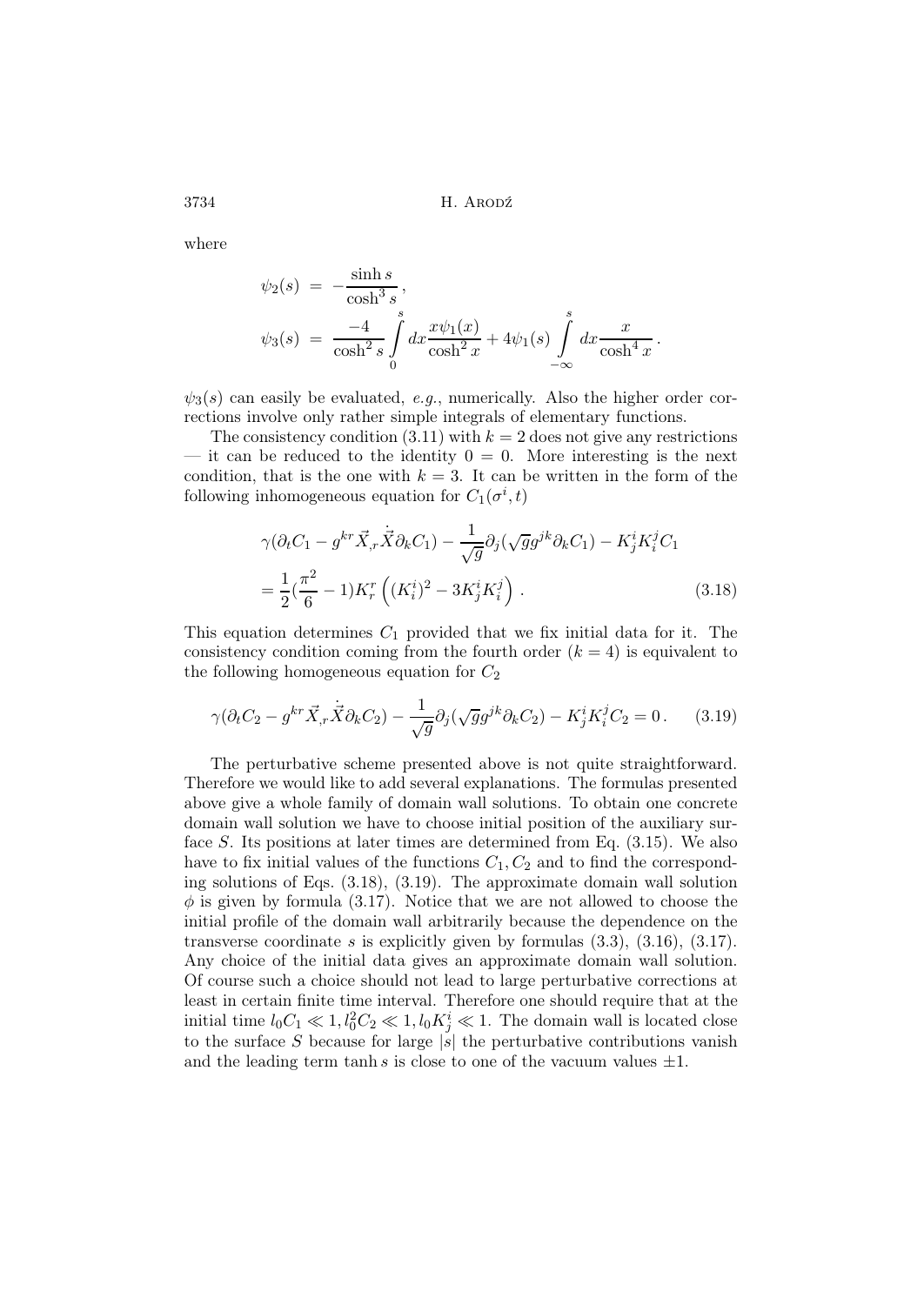The presented formalism is invariant with respect to changes of coordinates  $\sigma^1, \sigma^2$  on S. In particular, in a vicinity of any point  $\vec{X}$  of S we can choose the coordinates in such a way that  $g_{ik} = \delta_{ik}$  at  $\vec{X}$ . In these coordinates Eq. (3.15) has the form

$$
\gamma v = \frac{1}{R_1} + \frac{1}{R_2},\tag{3.20}
$$

where v is the velocity in the direction perpendicular to S and  $R_1, R_2$  are the main curvature radia of  $S$  at the point  $\overline{X}$ .

Let us present a simple example: take  $S$  to be a sphere of radius  $R$ . Then  $R_1 = R_2 = -R(t), v = R$  and Eq. (3.20) gives

$$
R(t) = \sqrt{R_0^2 - \frac{4}{\gamma}(t - t_0)},
$$

where  $R_0$  is the initial radius. Our approximate formulas are expected to be meaningful as long as  $R(t)/l_0 \gg 1$ . Equations (3.18), (3.19) reduce to

$$
\gamma \partial_t C_1 - \frac{1}{R^2} \left( \frac{1}{\sin \theta} \partial_\theta (\sin \theta \partial_\theta C_1) + \frac{1}{\sin^2 \theta} \partial_\phi^2 C_1 \right) - \frac{2}{R^2} C_1 = 2(\frac{\pi^2}{6} - 1) \frac{1}{R^3},
$$
  

$$
\gamma \partial_t C_2 - \frac{1}{R^2} \left( \frac{1}{\sin \theta} \partial_\theta (\sin \theta \partial_\theta C_2) + \frac{1}{\sin^2 \theta} \partial_\phi^2 C_2 \right) - \frac{2}{R^2} C_2 = 0.
$$

In the last equation  $\theta$ ,  $\phi$  are the usual spherical coordinates on S (we apologize for using letter  $\phi$  also in this meaning). If we take the simplest initial data at  $t = t_0$ , namely  $C_1 = C_2 = 0$ , then the last equation implies that  $C_2 = 0$  also for  $t > t_0$  while  $C_1 > 0$ . The Cartesian coordinate frame is located at the center of the sphere S and  $\vec{p}$  is the outward normal to S;  $s = (r - R(t))/2l_0$ , where r is the radial coordinate in  $R^3$ .

#### 4. Remarks

We would like to make several general remarks about the expansion in width.

- 1. We have used  $l_0$  as a formal expansion parameter. It is a dimensionful quantity, hence it is hard to say whether its value is small or large. What really matters is smallness of the corrections  $l_0\phi_1$ ,  $l_0^2\phi_2$ . This is the case if  $l_0C_1 \ll 1$ ,  $l_0^2C_2 \ll 1$  and  $l_0K_j^i \ll 1$ , as seen from formulas  $(3.1), (3.16)$  and  $(3.17).$
- 2. Notice that an assumption that S coincides with the core for all times in general would not be compatible with the expansion in width. If we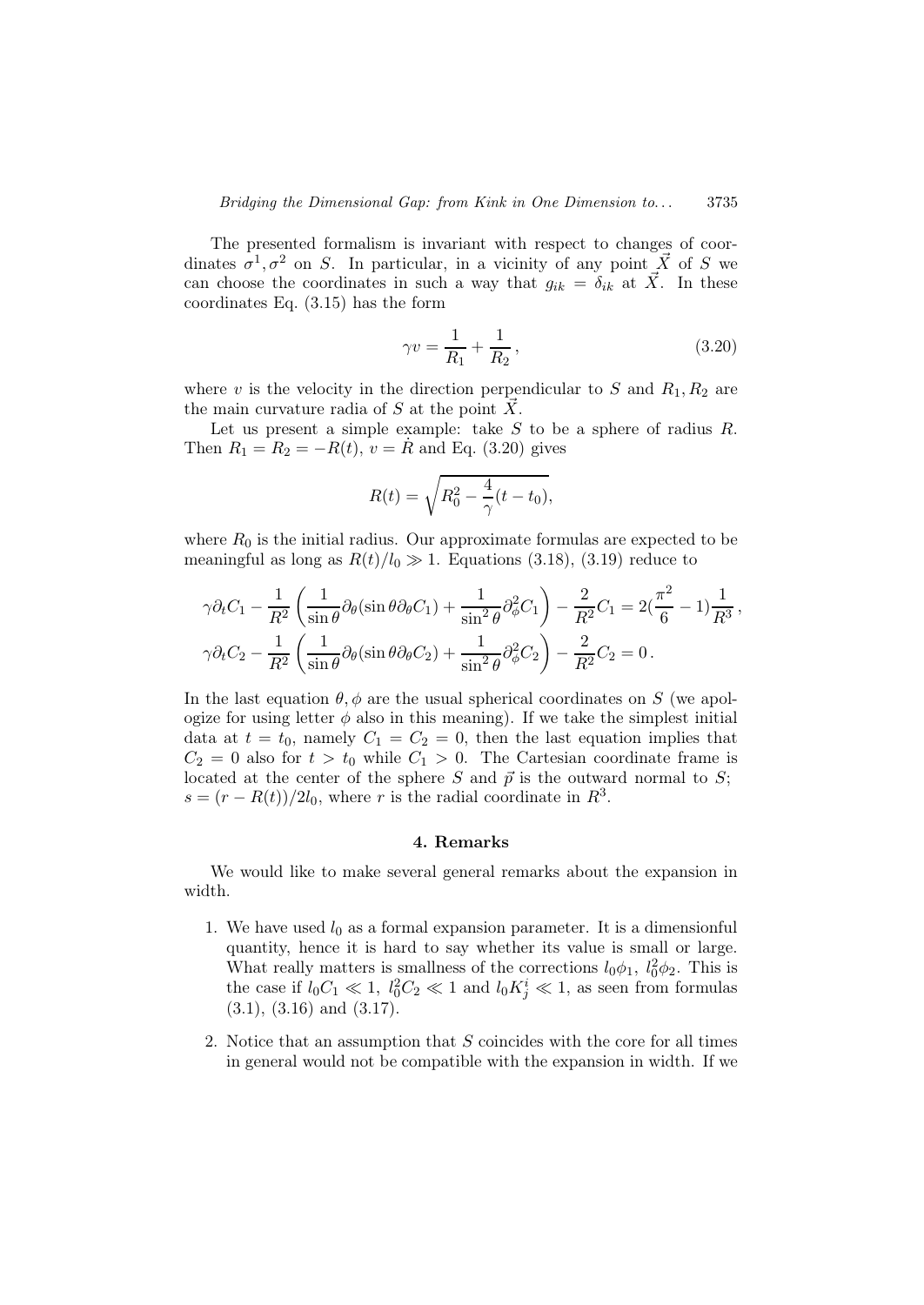assume that  $C_1 = 0 = C_2$  at certain initial time  $t_0$ , Eq. (3.18) implies that  $C_1 \neq 0$  at later times unless the r.h.s. of it vanishes. Then, it follows from formulas (3.1), (3.3) and (3.16) that  $\phi$  does not vanish at  $s = 0$ , that is on S.

- 3. The question of convergence of the expansion (3.1) has not been analysed. Actually we think that the expansion can turn out to be convergent, in spite of the fact that more frequent in field theory are asymptotic expansions. Moreover, this problem seems to be within the reach of the present day mathematical techniques.
- 4. Finally, we would like to stress that we have abandoned effects which come from perturbations of the exponential tails of the domain wall. For example, if we have a domain wall in the form of cylinder with very large radius and small height (and with rounded edges), then the top and bottom parts are flat, and according to Eq. (3.20) they do not move. In our approximation the domain wall shrinks from the sides where the mean curvature  $1/R_1+1/R_2$  does not vanish. Now, in reality the top and bottom parts interact with each other. This interaction is very small only if the two flat parts are far from each other. We have neglected it altogether assuming the tanh s asymptotics for large s. Thus, our approximate solution takes into account only the effects of curvature.

I would like to thank the organizers for the possibility to present this work, and for stimulating atmosphere during the School.

### REFERENCES

- [1] For introduction to the topic see, e.g., P.M. Chaikin, T.C. Lubensky, Principles of Condensed Matter Physics, Cambridge University Press, 1995.
- [2] T.W.B. Kibble, *J. Phys.* **A9**, 1387 (1976); *Phys. Rep.* **67**, 183 (1980).
- [3] W. Żurek, Nature 317, 505 (1985); Acta Phys. Pol. B24, 1301 (1993); Phys. Rep. 276, 178 (1996).
- [4] H.B. Nielsen, P. Olesen, Nucl. Phys. B61, 45 (1973).
- [5] D. Förster, Nucl. Phys. B81, 84 (1974).
- [6] R. Gregory, *Phys. Lett.* **B206**, 199 (1988).
- [7] S.M. Barr, D. Hochberg, Phys. Rev. D39, 2308 (1989).
- [8] M. Anderson, F. Bonjour, R. Gregory, J. Stewart, Phys. Rev. D56, 8014 (1997).